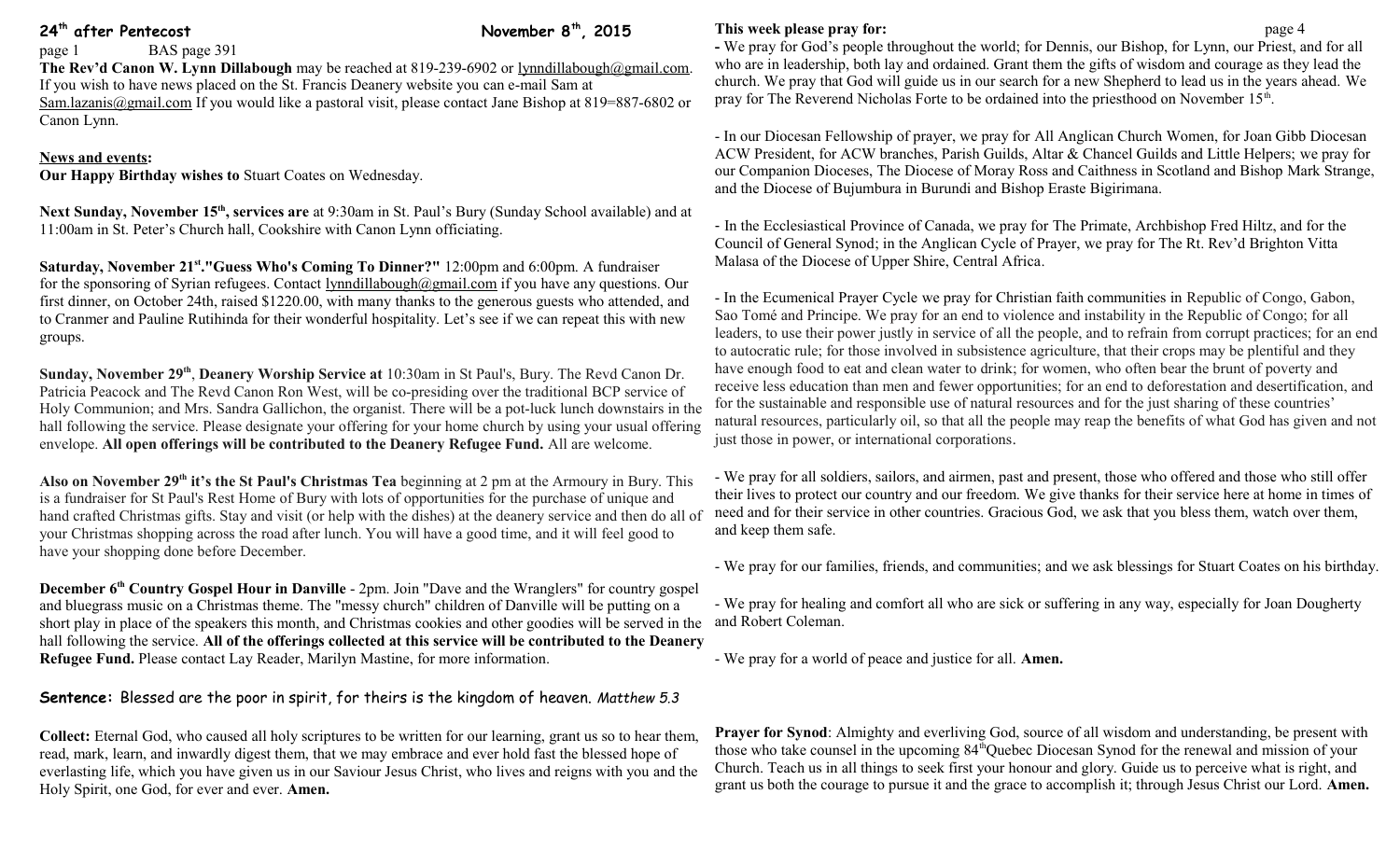## **Readings for the 25th after Pentecost (Proper 33) November 15th, 2015 (Year B)**

**A Reading from the First Book of Samuel…**<sup>4</sup>On the day when Elkanah sacrificed, he would give portions to his wife Peninnah and to all her sons and daughters; <sup>5</sup>but to Hannah he gave a double portion, because he loved her, though the Lord had closed her womb.<sup>6</sup>Her rival used to provoke her severely, to irritate her, because the Lord had closed her womb.<sup>7</sup>So it went on year by year; as often as she went up to the house of the Lord, she used to provoke her. Therefore Hannah wept and would not eat.<sup>8</sup>Her husband Elkanah said to her, "Hannah, why do you weep? Why do you not eat? Why is your heart sad? Am I not more to you than ten sons?" <sup>9</sup>After they had eaten and drunk at Shiloh, Hannah rose and presented herself before the Lord. Now Eli the priest was sitting on the seat beside the doorpost of the temple of the Lord.<sup>10</sup>She was deeply distressed and prayed to the Lord, and wept bitterly.<sup>11</sup>She made this vow: "O Lord of hosts, if only you will look on the misery of your servant, and remember me, and not forget your servant, but will give to your servant a male child, then I will set him before you as a nazirite until the day of his death. He shall drink neither wine nor intoxicants, and no razor shall touch his head."<sup>12</sup>As she continued praying before the Lord, Eli observed her mouth.<sup>13</sup>Hannah was praying silently; only her lips moved, but her voice was not heard; therefore Eli thought she was drunk.<sup>14</sup>So Eli said to her, "How long will you make a drunken spectacle of yourself? Put away your wine."<sup>15</sup>But Hannah answered, "No, my lord, I am a woman deeply troubled; I have drunk neither wine nor strong drink, but I have been pouring out my soul before the Lord.<sup>16</sup>Do not regard your servant as a worthless woman, for I have been speaking out of my great anxiety and vexation all this time."<sup>17</sup>Then Eli answered, "Go in peace; the God of Israel grant the petition you have made to him."<sup>18</sup>And she said, "Let your servant find favour in your sight." Then the woman went to her quarters, ate and drank with her husband, and her countenance was sad no longer. <sup>19</sup>They rose early in the morning and worshiped before the Lord; then they went back to their house at Ramah. Elkanah knew his wife Hannah, and the Lord remembered her.<sup>20</sup>In due time Hannah conceived and bore a son. She named him Samuel, for she said, "I have asked him of the Lord." *1 Samuel 1:4-20*

**1 Samuel 2:1-10 as Canticle…** Hannah prayed and said, "My heart exults in the Lord; my strength is exalted in my God. My mouth derides my enemies, because I rejoice in my victory.<sup>2</sup> There is no Holy One like the Lord, no one besides you; there is no Rock like our God.<sup>3</sup>Talk no more so very proudly, let not arrogance come from your mouth; for the Lord is a God of knowledge, and by him actions are weighed. <sup>4</sup>The bows of the mighty are broken, but the feeble gird on strength.<sup>5</sup>Those who were full have hired themselves out for bread, but those who were hungry are fat with spoil. The barren has borne seven, but she who has many children is forlorn.<sup>6</sup>The Lord kills and brings to life; he brings down to Sheol and raises up.<sup>7</sup>The Lord makes poor and makes rich; he brings low, he also exalts.<sup>8</sup>He raises up the poor from the dust; he lifts the needy from the ash heap, to make them sit with princes and inherit a seat of honour. For the pillars of the earth are the Lord's, and on them he has set the world.<sup>94</sup>He will guard the feet of his faithful ones, but the wicked shall be cut off in darkness; for not by might does one prevail.<sup>10</sup>The Lord! His adversaries shall be shattered; the Most High will thunder in heaven. The Lord will judge the ends of the earth; he will give strength to his king, and exalt the power of his anointed."

**A Reading from the Letter to the Hebrews…**<sup>11</sup>And every priest stands day after day at his service, offering again and again the same sacrifices that can never take away sins.<sup>12</sup>But when Christ had offered for all time a single sacrifice for sins, "he sat down at the right hand of God,"<sup>13</sup>and since then has been waiting

"until his enemies would be made a footstool for his feet."<sup>14</sup>For by a single offering he has perfected for all time those who are sanctified.(<sup>15</sup>And the Holy Spirit also testifies to us, for after saying,<sup>16"</sup>This is the covenant that I will make with them after those days, says the Lord: I will put my laws in their hearts, and I will write them on their minds,"<sup>17</sup>he also adds, "I will remember their sins and their lawless deeds no more."<sup>18</sup>Where there is forgiveness of these, there is no longer any offering for sin.) <sup>19</sup>Therefore, my friends, since we have confidence to enter the sanctuary by the blood of Jesus,<sup>20</sup>by the new and living way that he opened for us through the curtain (that is, through his flesh), $21$  and since we have a great priest over the house of God,<sup>22</sup>let us approach with a true heart in full assurance of faith, with our hearts sprinkled clean from an evil conscience and our bodies washed with pure water.<sup>23</sup>Let us hold fast to the confession of our hope without wavering, for he who has promised is faithful.<sup>24</sup>And let us consider how to provoke one another to love and good deeds,<sup>25</sup>not neglecting to meet together, as is the habit of some, but encouraging one another, and all the more as you see the Day approaching. *Hebrews 10:11-14, (15-18), 19-25*

**The Holy Gospel of our Lord Jesus Christ according to Mark…**As Jesus came out of the temple, one of his disciples said to him, "Look, Teacher, what large stones and what large buildings!"<sup>2</sup>Then Jesus asked him, "Do you see these great buildings? Not one stone will be left here upon another; all will be thrown down." <sup>3</sup>When he was sitting on the Mount of Olives opposite the temple, Peter, James, John, and Andrew asked him privately,<sup>4</sup> Tell us, when will this be, and what will be the sign that all these things are about to be accomplished?"<sup>5</sup>Then Jesus began to say to them, "Beware that no one leads you astray.<sup>6</sup>Many will come in my name and say, 'I am he!' and they will lead many astray.<sup>7</sup>When you hear of wars and rumors of wars, do not be alarmed; this must take place, but the end is still to come.<sup>8</sup>For nation will rise against nation, and kingdom against kingdom; there will be earthquakes in various places; there will be famines. This is but the beginning of the birth pangs. *Mark 13:1-8* 

**Chuckles: "I never go to church,"** boasted a wandering member. "Perhaps you have noticed that pastor?" "Yes, I have noticed that," said the pastor.

"Well, the reason I don't go is because there are so many hypocrites there."

"Oh, don't let that keep you away," replied the pastor with a smile. "There's always room for one more."

**A two thousand member church was filled to overflowing capacity one Sunday morning.** The preacher was ready to start the sermon when two men, dressed in long black coats and black hats entered thru the rear of the church.

One of the two men walked to the middle of the church while the other stayed at the back of the church. They both then reached under their coats and withdrew automatic weapons.

The one in the middle announced, "Everyone willing to take a bullet for Jesus stay in your seats!" Naturally, the pews emptied, followed by the choir. The deacons ran out the door, followed by the choir director and the assistant pastor.

After a few moments, there were about twenty people left sitting in the church. The preacher was holding steady in the pulpit.

The men put their weapons away and said, gently, to the preacher, "All right, pastor, the hypocrites are gone now. You may begin the service."

**According to my best recollection,** I don't remember.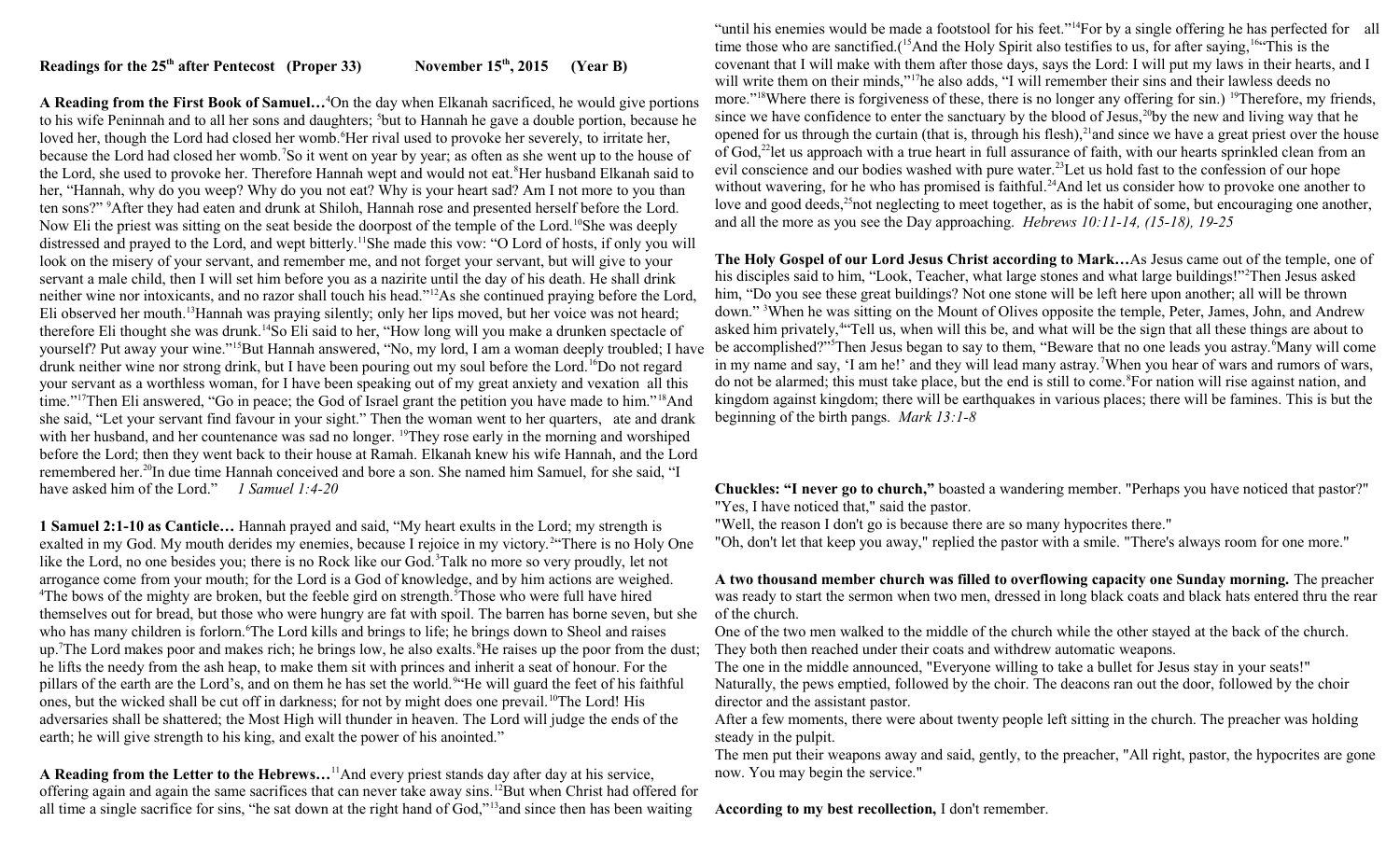**The early bird gets the worm,** but the second mouse gets the cheese.